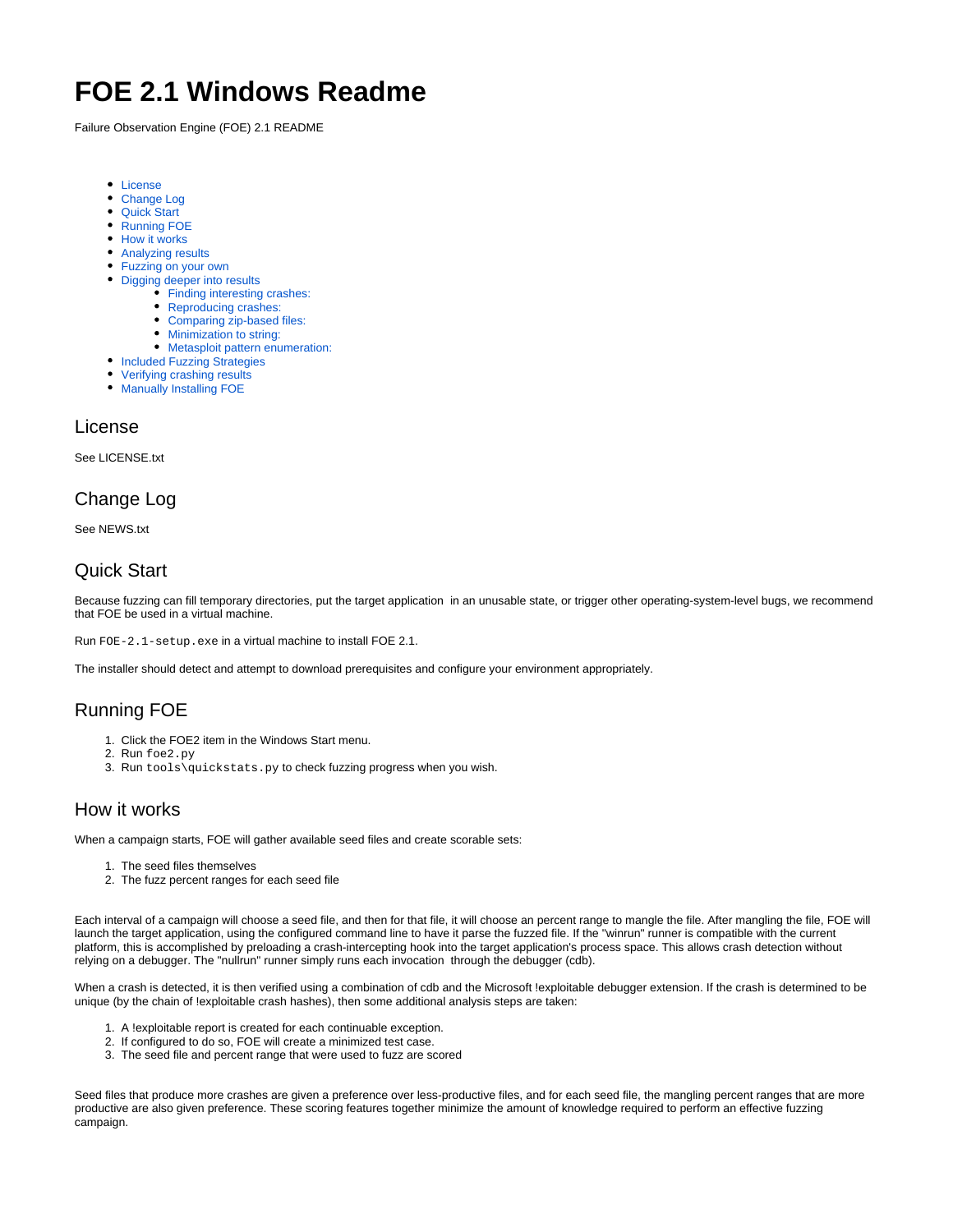### Analyzing results

```
.\results\<campaignid>\
  +- <configname>.yaml
  +- version.txt
  +- <SEVERITY>/
    +- <hash 1>/
        +- minimizer_log.txt
        +- sf_<seedfile_hash>.<ext>
        +- sf_<seedfile_hash>-<iteration>-<EFA>.<ext>
        +- sf_<seedfile_hash>-<iteration>-<EFA>-<SEVERITY>.<ext>.msec
        +- sf_<seedfile_hash>-<iteration>-<EFA>-minimized.<ext>
 +- sf_<seedfile_hash>-<iteration>.<ext>.e<n>.msec
 +- <hash_2>/
+ - ...
 +- <hash_n>/
```
<configname>.yaml

This is a copy of the config file used for this run. It is stored for historical purposes ("Which options did I use for that run?").

version.txt This file stores the version of FOE that was used for fuzzing.

<SEVERITY>

This is the "Exploitability Classification" assigned to the crash by !exploitable. Values can be EXPLOITABLE, PROBABLY\_EXPLOITABLE, UNKNOWN, or PROBABLY\_NOT\_EXPLOITABLE. For crashes that include multiple exceptions, the highest exploitability of any of the exceptions is used for this directory. Be aware that !exploitable has limitations and only provides a rough (possibly false-positive) assesment of a crash. More information on !exploitable can be found here: <http://msecdbg.codeplex.com/> <http://blogs.technet.com/b/srd/archive/2009/04/08/the-history-of-the-exploitable-crash-analyzer.aspx>

<hash\_n> This is the hash in Major.Minor form provided by !exploitable.

minimizer\_log.txt This is the log file that was produced during crash minimization.

sf\_<seedfile\_hash>.<ext> This is the original file (pre-fuzz). This is provided as a convenient "diff" source.

sf\_<seedfile\_hash>-<iteration>-<EFA>.<ext> This is the fuzzed file that caused the crash. <EFA> is the exception faulting address, as reported by !exploitable.

sf\_<seedfile\_hash>-<iteration>-<EFA>-<SEVERITY>.<ext>.msec This is the cdb text output from the crash, which includes output from the !exploitable tool.

sf\_<seedfile\_hash>-<iteration>-<EFA>-minimized.<ext> This is the minimized version of the crashing test case. It is the "least different" version of the original fuzzed file that caused a specific crash (hash).

sf\_<seedfile\_hash>-<iteration>.<ext>.e<n>.msec

This is the cdb output for an exception that is continued <n> number of times. One file is provided for each continued exception until an uncontinuable exception is encountered, or the handled exception limit has been reached, or the target application proceeds without encountering another exception.

<span id="page-1-0"></span>Fuzzing on your own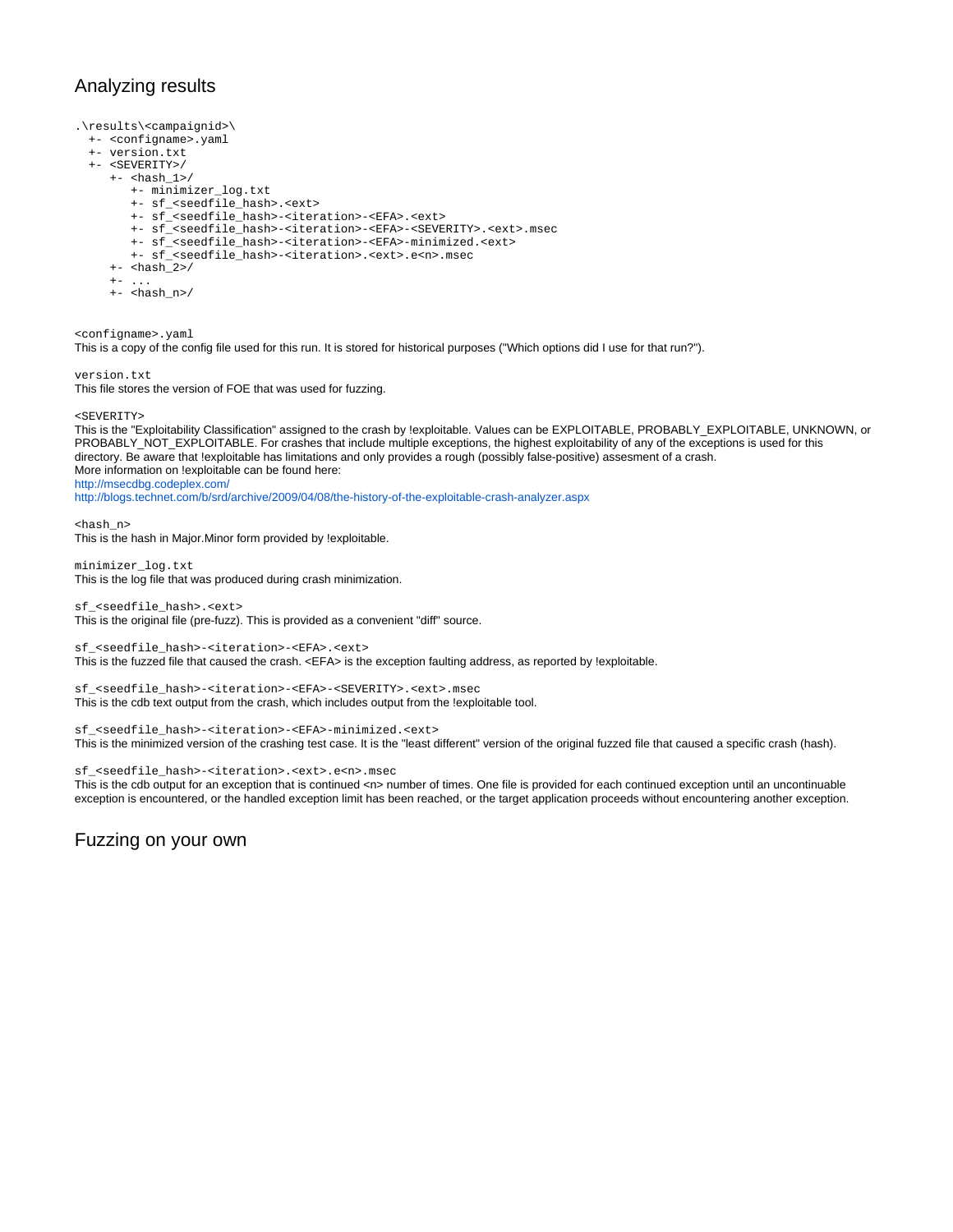Once you are comfortable with FOE's default ImageMagick fuzz run, you can try fuzzing an application of your choice. The first step is to place seed files into the FOE seedfiles directory. These are the files that will be mangled and opened by the target application. Next modify the foe.yaml file to suit your needs. The foe.yaml file is documented to describe what each of the features mean. The important parts to modify are:

campaign: id:

 This field is used in determining the fuzzing campaign, and subsequently, where the results should be stored. This should probably be the target application name and version.

campaign: use\_buttonclicker:

When fuzzing a GUI application, the FOE button clicker can increase throughput and code coverage. Note that the button clicker is not configurable, but rather it has a built-in heuristic for determining which buttons to click.

target: program: This is the full path to the target application that you wish to fuzz. target: cmdline template:

This specifies the commandline syntax for invoking the target application.

runner: runtimeout:

 This value specifies how long FOE should wait before terminating the application and moving on to the next iteration. Note that this setting only applies to the "winrun" runner (32-bit Windows XP and Server 2003 systems).

debugger: runtimeout:

 This value specifies how long FOE should allow the target application to run when it is invoked from the debugger. On platforms that use the "null" runner (64-bit Windows or Windows Vista or newer), this is the only timeout value that is used.

FOE periodically saves state of a fuzzing campaign, so it will by default continue a cached campaign if foe.yaml has not been modified.

To clear the FOE cached state, run: tools\clean\_foe.py For additional options, run: tools\clean\_foe.py --help

### <span id="page-2-0"></span>Digging deeper into results

When FOE has produced results, you may wish to perform some additional steps.

#### <span id="page-2-1"></span>**Finding interesting crashes:**

With some target applications, FOE may produce too many uniquely-crashing test cases to investigate manually in a reasonable amount of time. We have provided a script called drillresults.py to pick out crashes that are most likely to be exploitable and list those cases in a ranked order (most exploitable first).

To run this script, run: tools\drillresults.py For command-line usage, run: tools\drillresults.py --help

#### <span id="page-2-2"></span>**Reproducing crashes:**

The tools\repro.py script can be used to reproduce a crash by running it in the same manner that FOE did. For command-line usage, run: tools\repro.py --help

#### <span id="page-2-3"></span>**Comparing zip-based files:**

The tools\zipdiff.py script can be used to compare zip-based files. For command-line usage, run: tools\zipdiff.py --help

#### <span id="page-2-4"></span>**Minimization to string:**

Say you have a crashing test case, but you really need to get it to a proof-of-concept exploit. The problem is when you load the crash into your debugger you can't easily tell which registers, stack values, or memory locations are under your control. But what if you could change the crashing test case so that it had only the bytes required to cause that crash, and the rest were all masked out with a fixed value, say "x" (0x78)? Then you'd know that if you saw EIP=0x78787878, you may already be a winner. The minimize-to-string option does just that. To get command-line usage of the minimizer, run: tools\minimize.py --help

To minimize a crashing testcase to the Metasploit string pattern, run: tools\minimize.py --stringmode <crashing\_testcase>

<span id="page-2-5"></span>When minimizing to the Metasploit pattern, FOE will use the resulting byte map to create an additional minimized file that uses a string of 'x' characters. Note that this file is not guaranteed to produce the same crash as the original string minimization.